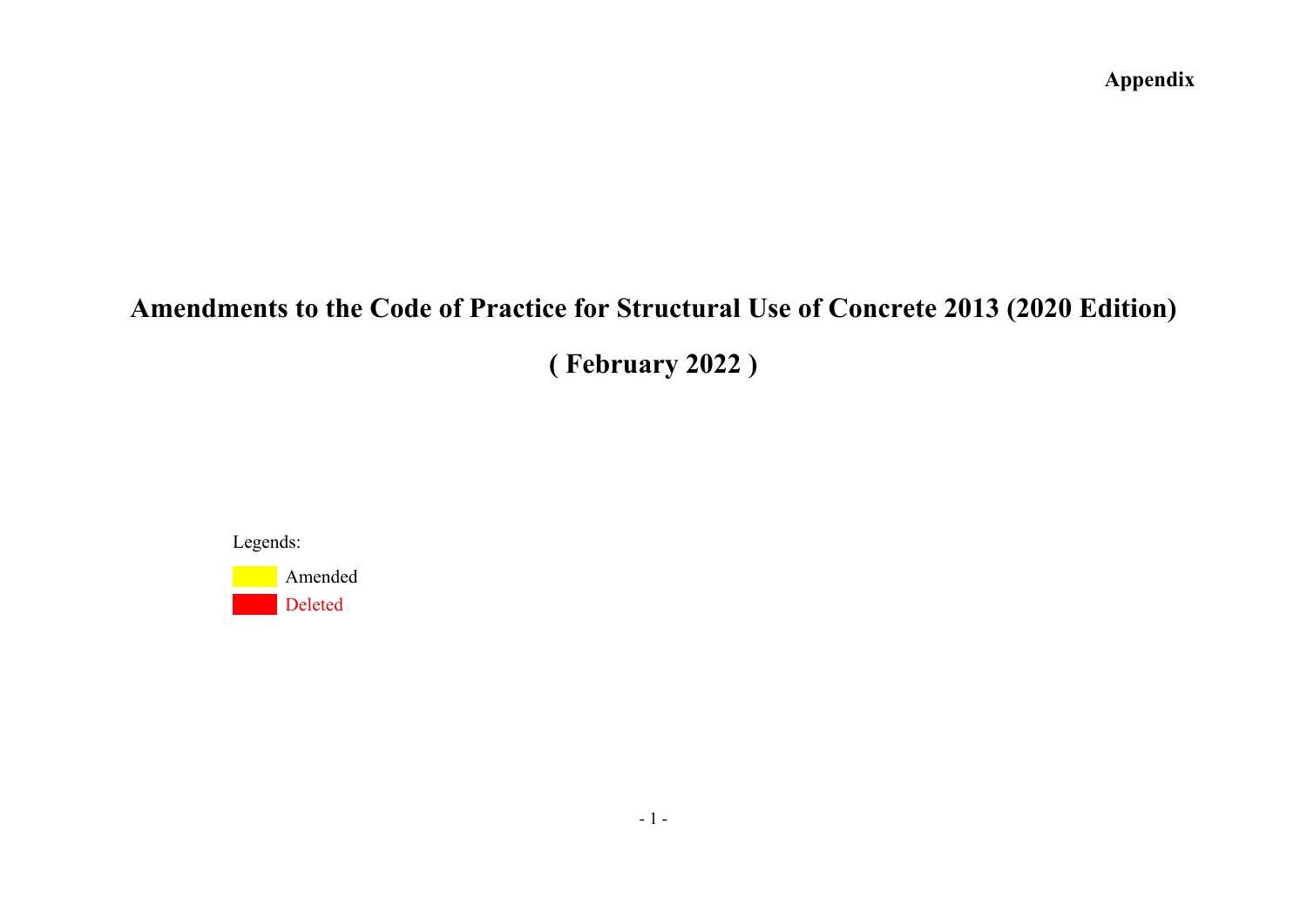| <b>Item</b>                               | <b>Current version</b>                                                                                                                                                      | <b>Amendments</b>                                                                                                                                                                                                                                                                                                                                                                                                                                                                                                                                                                                                                                                                                                          |
|-------------------------------------------|-----------------------------------------------------------------------------------------------------------------------------------------------------------------------------|----------------------------------------------------------------------------------------------------------------------------------------------------------------------------------------------------------------------------------------------------------------------------------------------------------------------------------------------------------------------------------------------------------------------------------------------------------------------------------------------------------------------------------------------------------------------------------------------------------------------------------------------------------------------------------------------------------------------------|
| 1. Contents                               | 6.2.2<br>Walls                                                                                                                                                              | Walls<br>6.2.2<br>6.2.3<br>Plain concrete linings                                                                                                                                                                                                                                                                                                                                                                                                                                                                                                                                                                                                                                                                          |
| 2. LIST OF<br>TABLES <sup>1</sup>         | Table $11.1$ – Objects of production and construction control<br>Table 12.1 - Design flexural tensile stresses for class 2<br>members: serviceability limit state: cracking | Table $11.1 - Objects$ of production and construction control<br>Table 11.2 – Correction factor applied to the estimated insitu<br>concrete compressive strength<br>Table 12.1 – Design flexural tensile stresses for class 2 members:<br>serviceability limit state: cracking                                                                                                                                                                                                                                                                                                                                                                                                                                             |
| 3. LIST OF<br>FIGURES <sup>2</sup>        | Figure 6.18a - Geometry of the Circular Section<br>Figure 6.19 - Critical section for shear check in a pile cap                                                             | Figure 6.18a - Geometry of the Circular Section<br>Figure 6.18b - Interaction Curve for Design of Plain Concrete<br>Lining<br>Figure 6.19 - Critical section for shear check in a pile cap                                                                                                                                                                                                                                                                                                                                                                                                                                                                                                                                 |
| 4. Clause<br>6.2.3 and<br>Figure<br>6.18b | $\blacksquare$                                                                                                                                                              | <b>Plain concrete linings</b><br>6.2.3<br>General<br>6.2.3.1<br>Plain concrete is suitable for use in structural members with high<br>axial loads and relatively low bending moments. The following<br>criteria can generally be applied to the use of plain concrete lining<br>in tunnels or caverns:<br>(a) the lining curvature is adequate to accommodate axial<br>distribution of external loads;<br>the plain concrete lining is constructed in relatively good<br>(b)<br>rock geology and is always in compression under all load<br>combinations;<br>the effect of imperfection of the concrete lining has been<br>(c)<br>considered by means of rigorous structural analysis of the<br>plain concrete lining; and |

**Amendments to the Code of Practice for Structural Use of Concrete 2013 (2020 Edition)** 

<sup>&</sup>lt;sup>1</sup> Addition of Table 11.2 corresponding to the new clause 11.7.5.4.<br><sup>2</sup> Addition of Figure 6.18b corresponding to the new clause 6.2.3.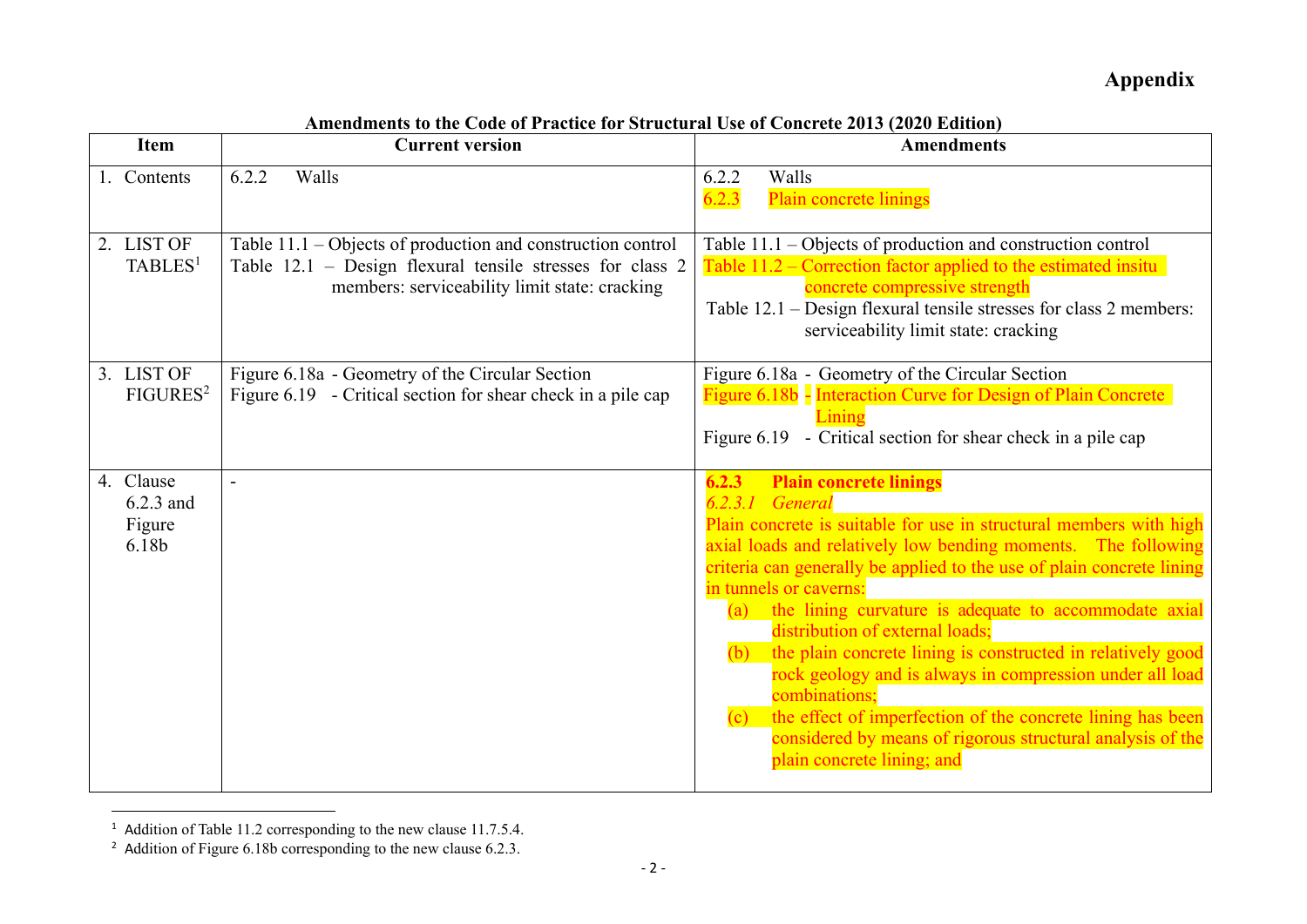| <b>Item</b> | <b>Current version</b> | <b>Amendments</b>                                                                                                                                                                                                                                                                                                                                                                                                          |
|-------------|------------------------|----------------------------------------------------------------------------------------------------------------------------------------------------------------------------------------------------------------------------------------------------------------------------------------------------------------------------------------------------------------------------------------------------------------------------|
|             |                        | (d) an arch section can be formed by plain concrete in<br>conjunction with a reinforced concrete invert provided the<br>junction between the plain and reinforced concrete<br>satisfies the design requirements specified in clause<br>6.2.3.2.                                                                                                                                                                            |
|             |                        | 6.2.3.2 Design of plain concrete lining<br>(a) Maximum axial load for plain concrete lining<br>The design ultimate capacity of axial load per unit length,<br>$n_{LT}$ and design maximum ultimate bending moment per<br>unit length, $m_{LT}$ (= $n_{LT}$ e <sub>x</sub> ) shall be evaluated using the<br>interaction curve as shown in Figure 6.18b.<br>$(i)$ The first section (Point 1 to Point 2) of the interaction |
|             |                        | curve as shown in Figure 6.18b, the highest axial<br>force, is applicable when the eccentricity of the thrust<br>force is less than or equal to 0.1h. The ultimate<br>capacity is calculated using a rectangular stress block<br>over the whole section;<br>For $e_x \leq 0.1h$<br>$n_{LT} \leq 0.32$ hfcu<br>6.63a                                                                                                        |
|             |                        | (ii) The second section (Point 2 to Point 3) of the<br>interaction diagram is based on a rectangular stress<br>block approach and is applicable for eccentricity<br>between 0.1h and 0.3h. The stress block is acting<br>over part of the section, and reduces as the eccentricity<br>increases.<br>$0.1h < e_x \le 0.3h$<br>For<br>$n_{LT} \leq 0.4$ (h-2 $e_{\chi}$ ) $f_{\rm cu}$<br>6.63 <sub>b</sub><br>where:        |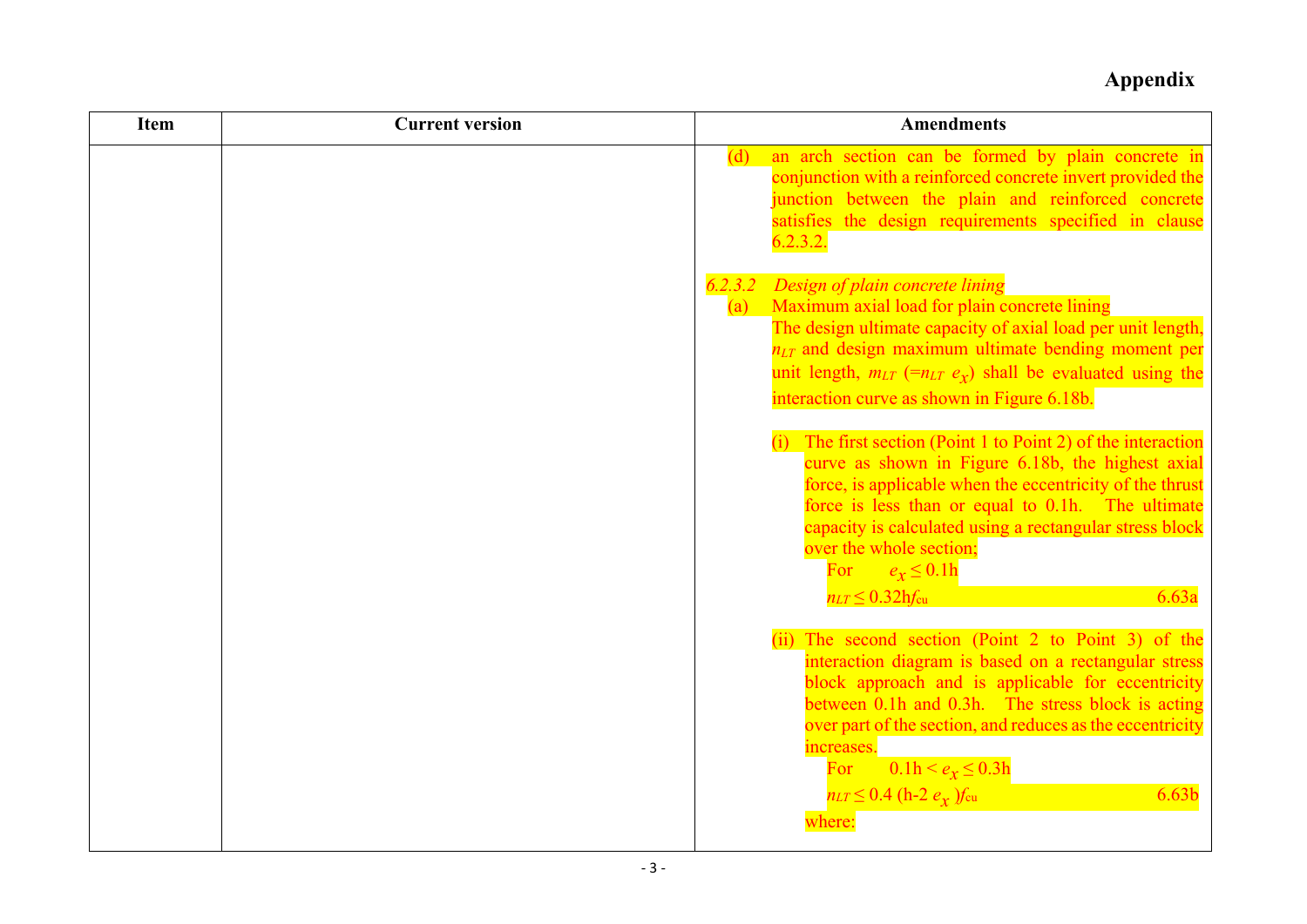| <b>Item</b> | <b>Current version</b> | <b>Amendments</b>                                                                                                                                                                                                                                                                   |
|-------------|------------------------|-------------------------------------------------------------------------------------------------------------------------------------------------------------------------------------------------------------------------------------------------------------------------------------|
|             |                        | $e_x$ is the resultant eccentricity of load at right<br>angles to the plan of the lining.                                                                                                                                                                                           |
|             |                        | (iii) Cracking restriction limits the use of the strength<br>design method to a maximum eccentricity of 0.3h.<br>The third section (Point 3 to Point 4) of the interaction<br>curve is a straight line down to the point $n_{LT} = 0$ ,<br>$m_{LT} = 0$ , as shown in Figure 6.18b. |
|             |                        | Point 1<br>Point 2<br>Axial Load, n <sub>LT</sub> (kN/m)<br>Point $3$<br>Point 4<br>Bending Moment, $m_{LT}$ (kNm/m)<br><b>Figure 6.18b – Interaction Curve for Design of Plain</b><br><b>Concrete Lining</b>                                                                       |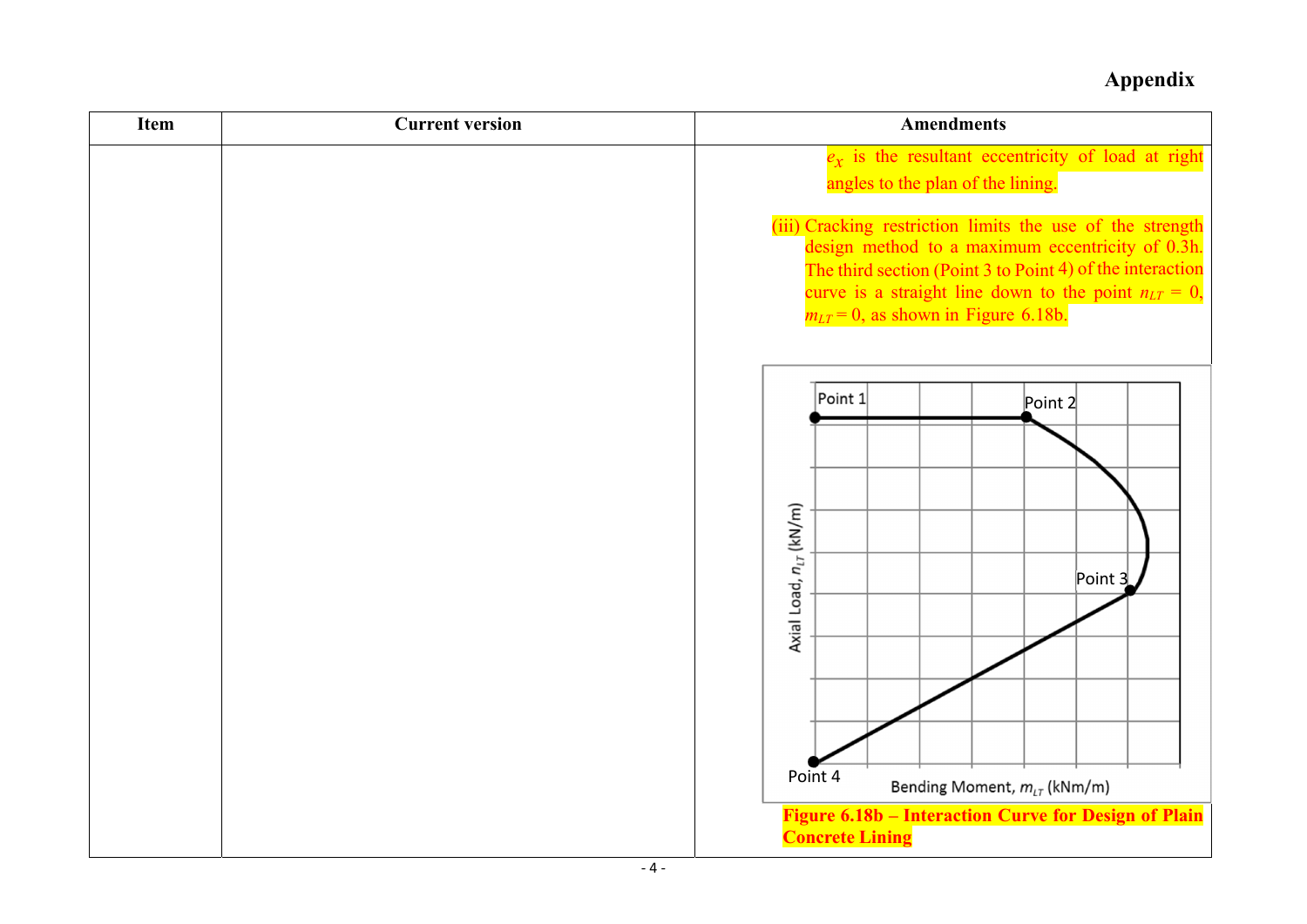| <b>Item</b>              | <b>Current version</b>                                       |                              |                                                                                                                                                                                                                                                                                                                                                                                                                                                                                     |                                                                                                                                                          |                                                                                                                                                                                             |                    |                                                                              |                                                                                                                                                                                                                                                                                                                                                                                                                                                                                                                                                             | <b>Amendments</b>                                                                                                                                                                                                                                                                              |                                                                                                                                                                         |
|--------------------------|--------------------------------------------------------------|------------------------------|-------------------------------------------------------------------------------------------------------------------------------------------------------------------------------------------------------------------------------------------------------------------------------------------------------------------------------------------------------------------------------------------------------------------------------------------------------------------------------------|----------------------------------------------------------------------------------------------------------------------------------------------------------|---------------------------------------------------------------------------------------------------------------------------------------------------------------------------------------------|--------------------|------------------------------------------------------------------------------|-------------------------------------------------------------------------------------------------------------------------------------------------------------------------------------------------------------------------------------------------------------------------------------------------------------------------------------------------------------------------------------------------------------------------------------------------------------------------------------------------------------------------------------------------------------|------------------------------------------------------------------------------------------------------------------------------------------------------------------------------------------------------------------------------------------------------------------------------------------------|-------------------------------------------------------------------------------------------------------------------------------------------------------------------------|
|                          |                                                              |                              |                                                                                                                                                                                                                                                                                                                                                                                                                                                                                     |                                                                                                                                                          |                                                                                                                                                                                             |                    |                                                                              | Shear strength<br>$6.1.2.5(k)$ .                                                                                                                                                                                                                                                                                                                                                                                                                                                                                                                            | The design shear stress in the plain concrete lining<br>subjected to shear and axial compression without shear<br>reinforcement can be calculated in accordance with clause<br>The design shear resistance of plain concrete lining can be<br>checked in accordance with clause $6.2.2.3(r)$ . |                                                                                                                                                                         |
| 5. Clause<br>10.3.4.2(a) | (a) Concrete Cubes<br>day.                                   |                              | 10.3.4.2 Concrete Cube Tests During Construction<br>The compressive strength of concrete shall be determined<br>by testing 100 mm or 150 mm cubes 28 days after mixing.<br>A representative sample shall be taken from fresh concrete<br>to make test cubes and each sample shall be taken from a<br>single batch. The rate of sampling shall be at least that<br>specified in Table 10.1 and at least one sample shall be<br>taken from each grade of concrete produced on any one |                                                                                                                                                          |                                                                                                                                                                                             | (a) Concrete Cubes |                                                                              | 10.3.4.2 Concrete Cube Tests During Construction<br>The compressive strength of concrete shall be determined by<br>testing 100 mm cubes, or 150 mm cubes if the maximum<br>aggregate size of concrete exceeds 20 mm, 28 days after mixing.<br>A representative sample shall be taken from fresh concrete to<br>make test cubes and each sample shall be taken from a single<br>batch. The rate of sampling shall be at least that specified in<br>Table 10.1 and at least one sample shall be taken from each<br>grade of concrete produced on any one day. |                                                                                                                                                                                                                                                                                                |                                                                                                                                                                         |
| 6. Table 10.2            | Specified<br>Grade<br><b>Strength</b><br>C <sub>20</sub> and | Compliance<br>Criteria<br>C1 | 150 mm<br><b>Cubes</b><br>5 MPa                                                                                                                                                                                                                                                                                                                                                                                                                                                     | Column A<br>Average of 4<br>consecutive test<br>results shall exceed<br>the specified grade<br>strength by at least<br>$100$ mm<br><b>Cubes</b><br>7 MPa | <b>Column B</b><br>Any individual test<br>result shall not be<br>less than the<br>specified grade<br>strength minus<br>150 mm<br>$100$ mm<br><b>Cubes</b><br><b>Cubes</b><br>3 MPa<br>2 MPa |                    | <b>Specified</b><br>Grade<br><b>Strength</b><br>C <sub>20</sub> and<br>above | Compliance<br>Criteria<br>C1                                                                                                                                                                                                                                                                                                                                                                                                                                                                                                                                | Column A<br><b>Average of 4 consecutive</b><br>test results shall exceed<br>the specified grade<br>strength by at least<br>100 mm Cubes<br>(150 mm Cubes)<br>7 MPa<br>(5 MPa)                                                                                                                  | <b>Column B</b><br>Any individual test<br>result shall not be less<br>than the specified<br>grade strength minus<br>100 mm Cubes<br>$(150$ mm Cubes<br>2 MPa<br>(3 MPa) |
|                          | above<br><b>Below</b>                                        | C <sub>2</sub><br>C1 or C2   | 3 MPa<br>2 MPa                                                                                                                                                                                                                                                                                                                                                                                                                                                                      | 5 MPa<br>3 MPa                                                                                                                                           | 3 MPa<br>2 MPa                                                                                                                                                                              | 2 MPa<br>2 MPa     |                                                                              | C2                                                                                                                                                                                                                                                                                                                                                                                                                                                                                                                                                          | 5 MPa<br>(3 MPa)                                                                                                                                                                                                                                                                               | 2 MPa<br>(3 MPa)                                                                                                                                                        |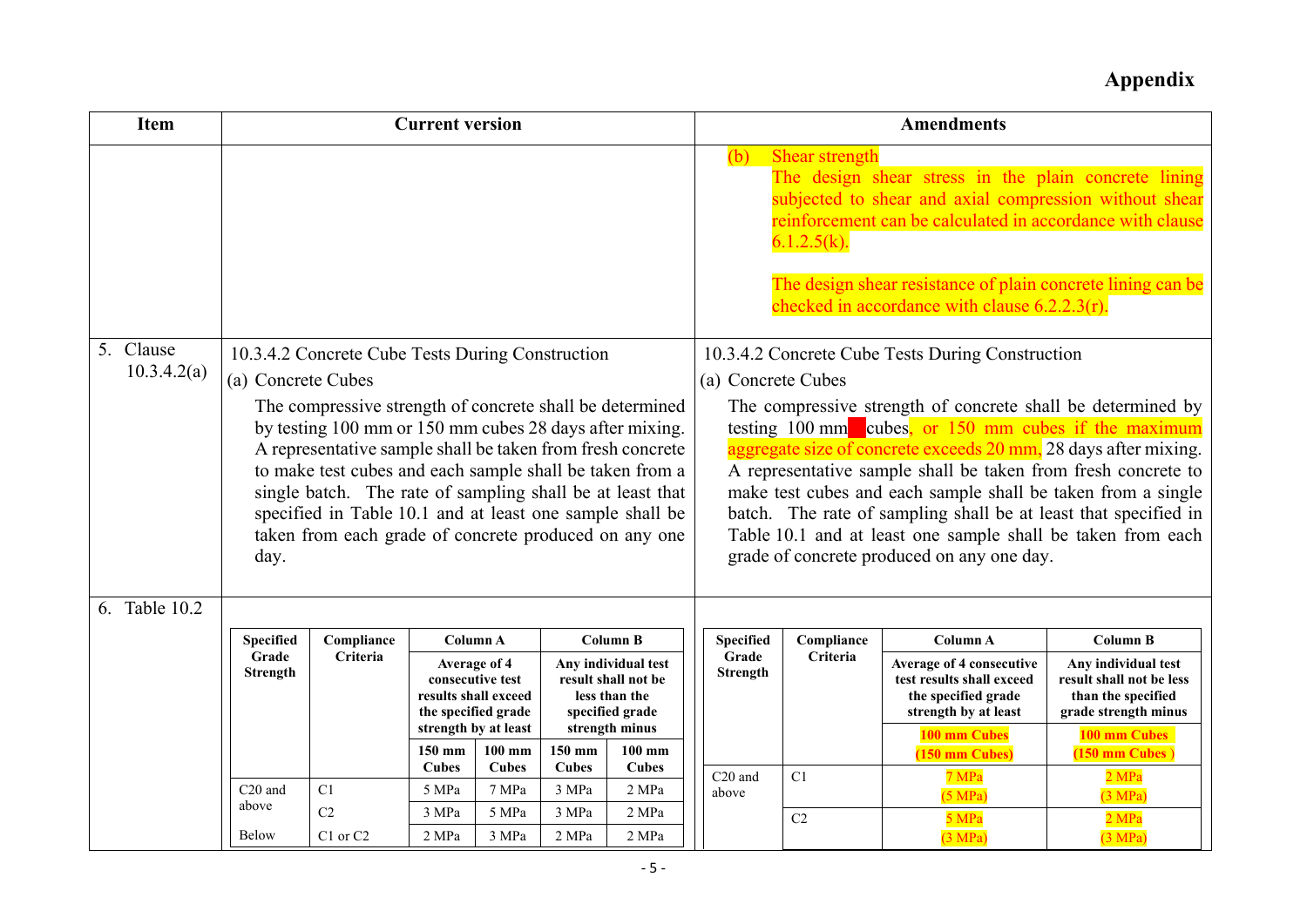| <b>Item</b>                       | <b>Current version</b>                                                                                                                                                                                                                                                                                                                                                                                                            |  |  |  |      |                                                                                                                                                                                                                                                                                                                                                                |                |                                                                                                                                                                                                                                                                                                                                                                                   |          | <b>Amendments</b>                                                         |                  |
|-----------------------------------|-----------------------------------------------------------------------------------------------------------------------------------------------------------------------------------------------------------------------------------------------------------------------------------------------------------------------------------------------------------------------------------------------------------------------------------|--|--|--|------|----------------------------------------------------------------------------------------------------------------------------------------------------------------------------------------------------------------------------------------------------------------------------------------------------------------------------------------------------------------|----------------|-----------------------------------------------------------------------------------------------------------------------------------------------------------------------------------------------------------------------------------------------------------------------------------------------------------------------------------------------------------------------------------|----------|---------------------------------------------------------------------------|------------------|
|                                   | C20<br>Table 10.2 - Compressive Strength Compliance Criteria                                                                                                                                                                                                                                                                                                                                                                      |  |  |  |      |                                                                                                                                                                                                                                                                                                                                                                |                | <b>Below</b><br>C20                                                                                                                                                                                                                                                                                                                                                               | C1 or C2 | 3 MPa<br>(2 MPa)<br>Table 10.2 - Compressive Strength Compliance Criteria | 2 MPa<br>(2 MPa) |
| 7. Clause<br>10.3.4.2(b)<br>(i)   | Before 40 test results are available, where there is<br>(i)<br>sufficient previous production data using similar<br>materials from the same plant under similar supervision<br>to establish that the standard deviation of 40 test results<br>is less than 5 MPa for 150 mm test cubes or 5.5 MPa for<br>100 mm test cubes, compliance requirement C2 may be<br>adopted; otherwise compliance requirement C1 shall be<br>adopted. |  |  |  |      | (i)<br>previous production data using similar materials from the same<br>plant under similar supervision to establish that the standard<br>deviation of 40 test results is less than $\frac{5.5 \text{ MPa}}{5.5 \text{ MPa}}$ (5 MPa for<br>150 mm cubes), compliance requirement C2 may be adopted;<br>otherwise compliance requirement C1 shall be adopted. |                |                                                                                                                                                                                                                                                                                                                                                                                   |          | Before 40 test results are available, where there is sufficient           |                  |
| 8. Clause<br>10.3.4.2(b)<br>(ii)  | Where the calculated standard deviation of a set of 40<br>(ii)<br>consecutive test results of concrete judged by compliance<br>requirement C2 of Table 10.2 exceeds 5 MPa for<br>150 mm test cubes or 5.5 MPa for 100 mm test cubes,<br>compliance requirement for checking the test results<br>shall be changed from C2 to C1 on the 35 <sup>th</sup> day after<br>making the last pair of test cubes in the set of 40.          |  |  |  | (ii) |                                                                                                                                                                                                                                                                                                                                                                |                | Where the calculated standard deviation of a set of 40<br>consecutive test results of concrete judged by compliance<br>requirement C2 of Table 10.2 exceeds 5.5 MPa (5 MPa for<br>150 mm cubes), compliance requirement for checking the test<br>results shall be changed from C2 to C1 on the 35 <sup>th</sup> day after<br>making the last pair of test cubes in the set of 40. |          |                                                                           |                  |
| 9. Clause<br>10.3.4.2(b)<br>(iii) | (iii) Where the calculated standard deviation of 40 previous<br>consecutive test results is less than 5 MPa for 150 mm<br>test cubes or 5.5 MPa for 100 mm test cubes, compliance<br>requirement shall be changed from C1 to C2 on the 35 <sup>th</sup><br>day after making the last pair of test cubes in the set of<br>40.                                                                                                      |  |  |  |      |                                                                                                                                                                                                                                                                                                                                                                | the set of 40. | (iii) Where the calculated standard deviation of 40 previous<br>consecutive test results is less than $\frac{5.5 \text{ MPa}}{6.5 \text{ MPa}}$ (5 MPa for 150)<br>mm cubes), compliance requirement shall be changed from C1<br>to C2 on the $35th$ day after making the last pair of test cubes in                                                                              |          |                                                                           |                  |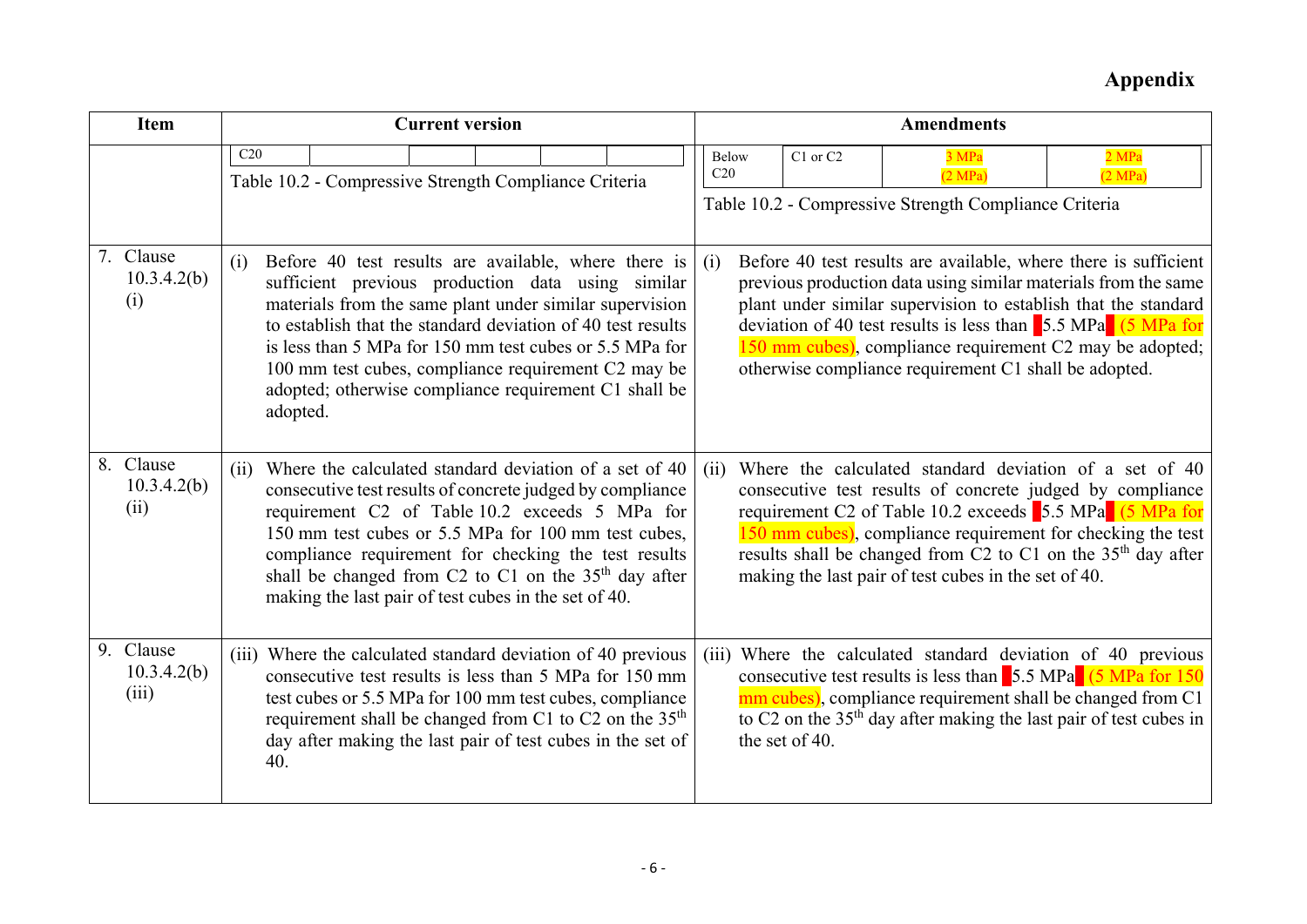| <b>Item</b>                                 | <b>Current version</b>                                                                                                                                                                                                                                                                                    | <b>Amendments</b>                                                                                                                                                                                                                                                                                                                                                                                                                                                                                                                                                                                                                                                                                                                                                                                                                                                                                                                                                                                                                                                      |
|---------------------------------------------|-----------------------------------------------------------------------------------------------------------------------------------------------------------------------------------------------------------------------------------------------------------------------------------------------------------|------------------------------------------------------------------------------------------------------------------------------------------------------------------------------------------------------------------------------------------------------------------------------------------------------------------------------------------------------------------------------------------------------------------------------------------------------------------------------------------------------------------------------------------------------------------------------------------------------------------------------------------------------------------------------------------------------------------------------------------------------------------------------------------------------------------------------------------------------------------------------------------------------------------------------------------------------------------------------------------------------------------------------------------------------------------------|
| 10. Clause<br>10.3.4.2(b)<br>(iv)           | (iv) For concrete grade not exceeding C60, the calculated<br>standard deviation exceeds 8 MPa for 150 mm test cubes<br>or 8.5 MPa for 100 mm test cubes; or                                                                                                                                               | (iv) For concrete grade not exceeding C60, the calculated standard<br>deviation exceeds $\frac{8.5 \text{ MPa}}{(8 \text{ MPa} \text{ for } 150 \text{ mm cubes})}$ ; or                                                                                                                                                                                                                                                                                                                                                                                                                                                                                                                                                                                                                                                                                                                                                                                                                                                                                               |
| 11. Clause<br>10.3.4.2(b)<br>(vi)           | (vi) The average of the latest 40 cube test results exceeds the<br>grade strength by at least 10 MPa for 150 mm test cubes<br>or 12 MPa for 100 mm test cubes and all individual test<br>results exceeds the grade strength by at least 4 MPa for<br>150 mm test cubes or 5 MPa for 100 mm test cubes; or | (vi) The average of the latest 40 cube test results exceeds the grade<br>strength by at least 12 MPa (10 MPa for 150 mm cubes) and<br>all individual test results exceeds the grade strength by at least<br>$\frac{1}{2}$ MPa $\frac{1}{4}$ MPa for 150 mm cubes); or                                                                                                                                                                                                                                                                                                                                                                                                                                                                                                                                                                                                                                                                                                                                                                                                  |
| 12. Clause<br>11.7.5.4<br>and<br>Table 11.2 |                                                                                                                                                                                                                                                                                                           | 11.7.5.4 Monitoring early compressive strength of insitu concrete<br>by maturity method<br>After concrete casting, the development of insitu concrete<br>compressive strength at early age can be monitored by the maturity<br>method. The maturity method can be used for estimating insitu<br>concrete compressive strength through measurement of the<br>temperature-time history of concrete of ages up to 14 days after<br>casting, for the purpose of determining the concrete strength for<br>striking of formwork and falsework <sup>1</sup> in lieu of the minimum periods<br>specified in clause 10.3.8.2. In formulating a proposal adopting<br>the maturity method, reference should be made to the acceptable<br>standard in Annex A. The proposal should cover the following:<br>(a) choice of an appropriate maturity function and determination of<br>maturity function constants;<br>(b) apparatuses and their calibration;<br>(c) procedure for developing strength-maturity relationship;<br>(d) procedure for estimating insitu concrete strength; |
|                                             |                                                                                                                                                                                                                                                                                                           | (e) validation of insitu concrete strength;                                                                                                                                                                                                                                                                                                                                                                                                                                                                                                                                                                                                                                                                                                                                                                                                                                                                                                                                                                                                                            |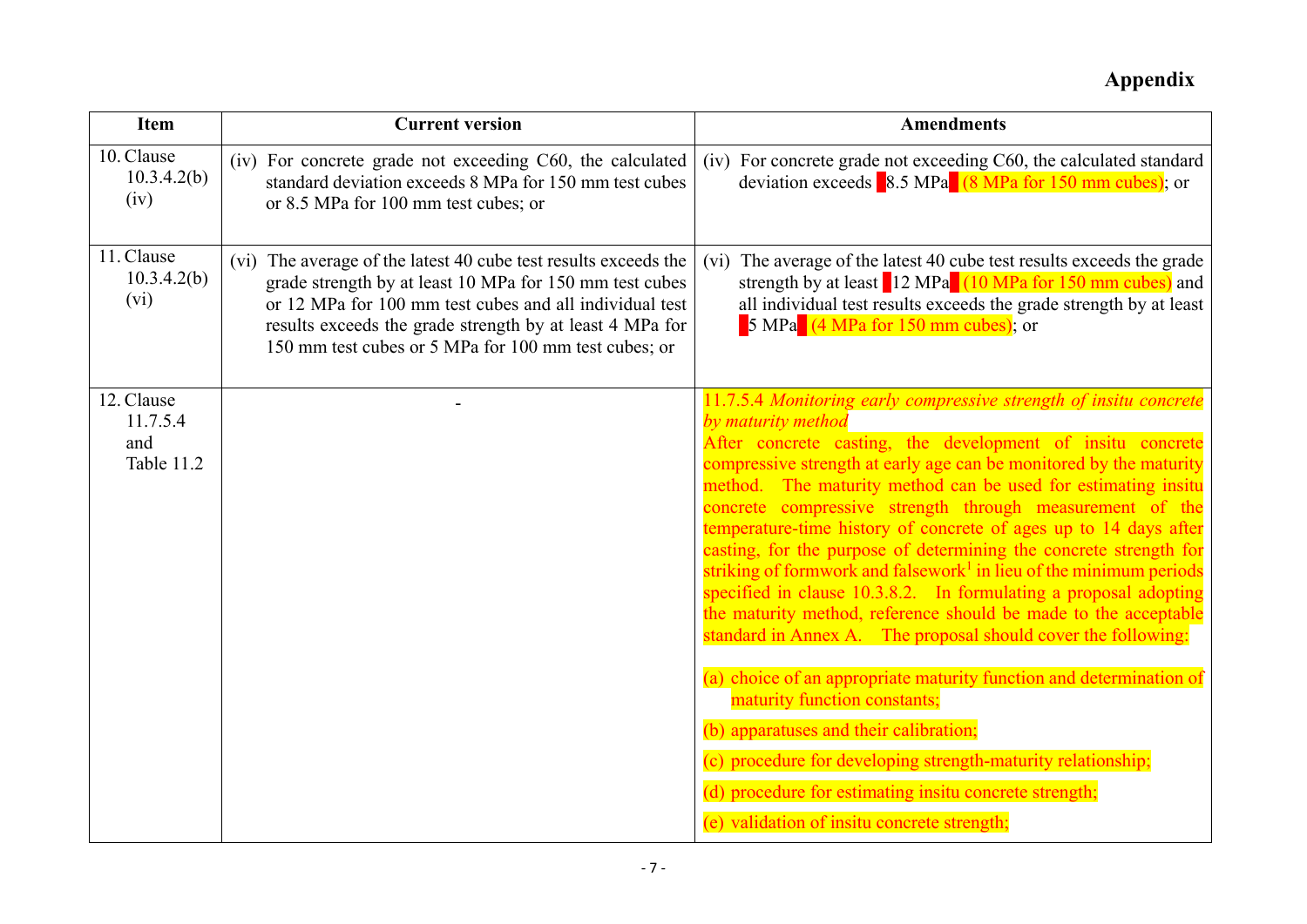| <b>Item</b> | <b>Current version</b> |                                                                                                                                                                                                                                                                                                                                                                                                                       | <b>Amendments</b>                            |                                          |  |  |
|-------------|------------------------|-----------------------------------------------------------------------------------------------------------------------------------------------------------------------------------------------------------------------------------------------------------------------------------------------------------------------------------------------------------------------------------------------------------------------|----------------------------------------------|------------------------------------------|--|--|
|             |                        | (f) re-calibration and re-validation; and                                                                                                                                                                                                                                                                                                                                                                             |                                              |                                          |  |  |
|             |                        | (g) quality assurance and supervision.                                                                                                                                                                                                                                                                                                                                                                                |                                              |                                          |  |  |
|             |                        | The concrete mix used in the structure should be the same as that<br>used to derive the strength-maturity relationship.<br>Taking into account the different conditions between cast insitu<br>concrete and concrete cubes under various curing temperatures in<br>the calibration process, a correction factor as shown in Table 11.2<br>should be applied to the estimated insitu concrete compressive<br>strength. |                                              |                                          |  |  |
|             |                        |                                                                                                                                                                                                                                                                                                                                                                                                                       |                                              |                                          |  |  |
|             |                        | <b>Type of concrete mix</b>                                                                                                                                                                                                                                                                                                                                                                                           | $\leq 48$ hours<br>after concrete<br>casting | $>48$ hours<br>after concrete<br>casting |  |  |
|             |                        | Concrete mix containing<br>pfa or ggbs                                                                                                                                                                                                                                                                                                                                                                                | 0.7                                          | 0.8                                      |  |  |
|             |                        | Other concrete mix                                                                                                                                                                                                                                                                                                                                                                                                    | 0.8                                          | 0.8                                      |  |  |
|             |                        | Table 11.2 – Correction factor applied to the estimated insitu<br>concrete compressive strength                                                                                                                                                                                                                                                                                                                       |                                              |                                          |  |  |
|             |                        | 1 Due to the rapid rate of concrete strength development within 24 hours after concrete<br>casting, the maturity method is not suitable for use in justifying minimum periods before<br>striking formwork and falsework of less than 24 hours.                                                                                                                                                                        |                                              |                                          |  |  |
|             |                        |                                                                                                                                                                                                                                                                                                                                                                                                                       |                                              |                                          |  |  |